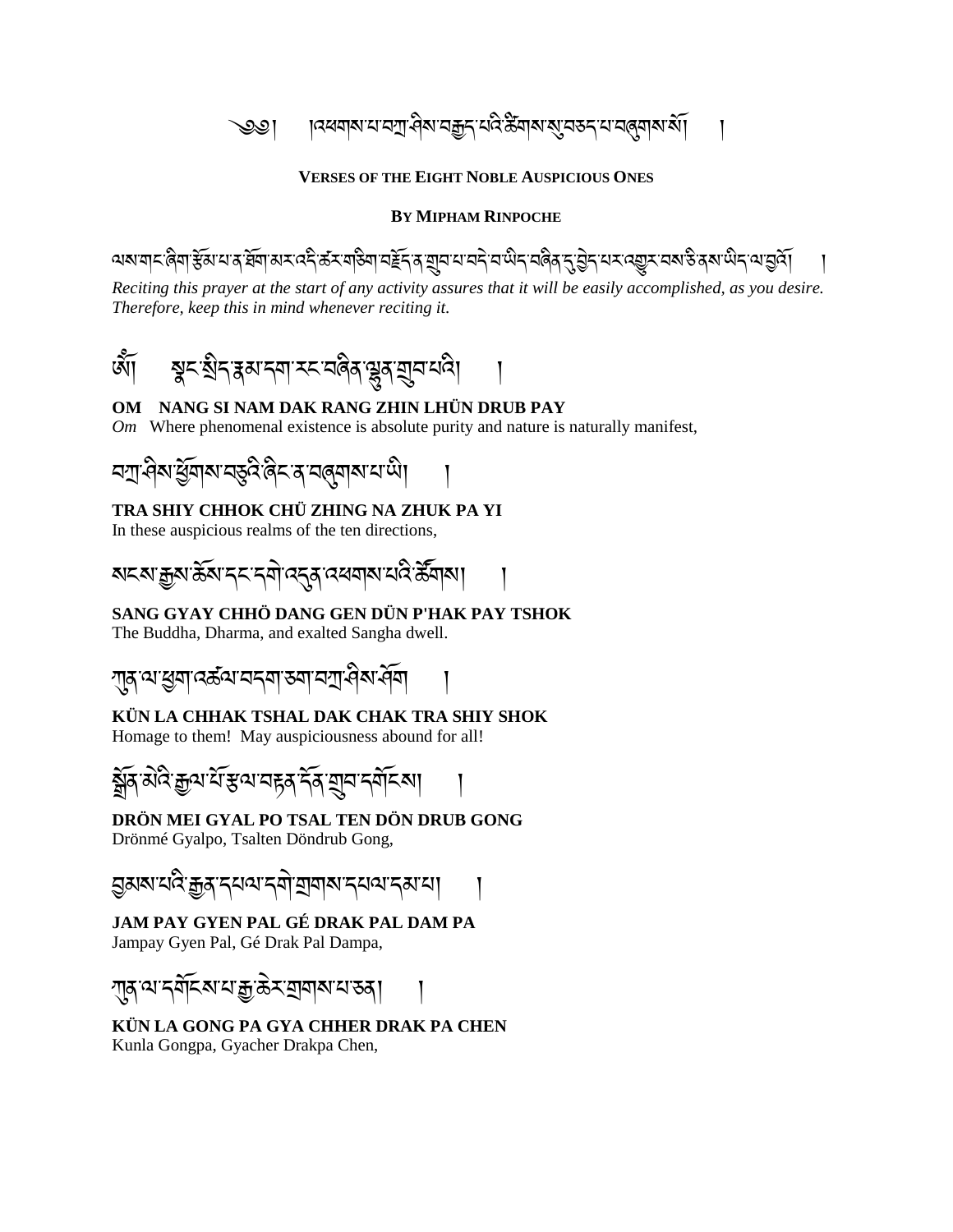

**LHÜN PO TAR P'HAK TSAL DRAK PAL DANG NI** Lhunpo Tar Pak Tsal, Drak Pal,

ষ্টমম্ড্ক্'ব্ৰম্মস্তন্ব'ৰ্মন মৰ্মিক্ম' মুম্মাম ঘেই'ন্য়ম্ম

**SEM CHEN T'HAM CHAY LA GONG DRAK PAY PAL** Semchen Tamché-la, Gong Drakpé Pal,

ਘੋਨ ਲੋੱਕਾ ਕਵੱਨ ਧਾੜਕਾ ਧਰਾ ਬਾਬਾਕਾ ਨਥਕਾ ਸੇ।

**YI TSHIM DZAY PA TSAL RAB DRAK PAL TÉ**

Yitsim Dzepa Tsal, Rap Drak Pel –

<u>য়ক্টর্স্টর্মাইমি'ঘই'ঘস্মুখিম'হ্ময়ার্থি</u>য়া যা

## **TSHEN TSAM T'HÖ PAY TRA SHIY PAL P'HEL WA**

Just to hear your names increases auspiciousness and greatness.

<u>ঘই ঘই মাৰ্টিৰ প্ৰাৰম্ভিক বিভিন্ন আৰু বিভিন্ন প্ৰা</u>

**DÉ WAR SHEK PA GYAY LA CHHAK TSHAL LO**

Homage to you, Eight Sugatas!



**JAM PAL ZHÖN NU PAL DEN DOR JÉ DZIN**

Youthful Manjushri, glorious Vajrapani,



## **CHEN RAY ZIK WANG GÖN PO JAM PAY PAL**

Lord Avalokiteshvara, glorious protector Maitreya,



**SA YI NYING PO DRIB PA NAM PAR SEL**

Ksitigarbha, Nivarana Viskambin,

**द**बाबाबदेर्छन् सें दिलबाबाबले अस्ति । तुम्बहा

**NAM KHAY NYING PO P'HAK CHHOK KÜN TU ZANG** Akashagarbha, and Samantabhadra, exalted and supreme –



**ÜT PAL DOR JÉ PAY KAR LU SHING DANG** Utpala Lotus, Vajra, White Lotus, Naga-Tree,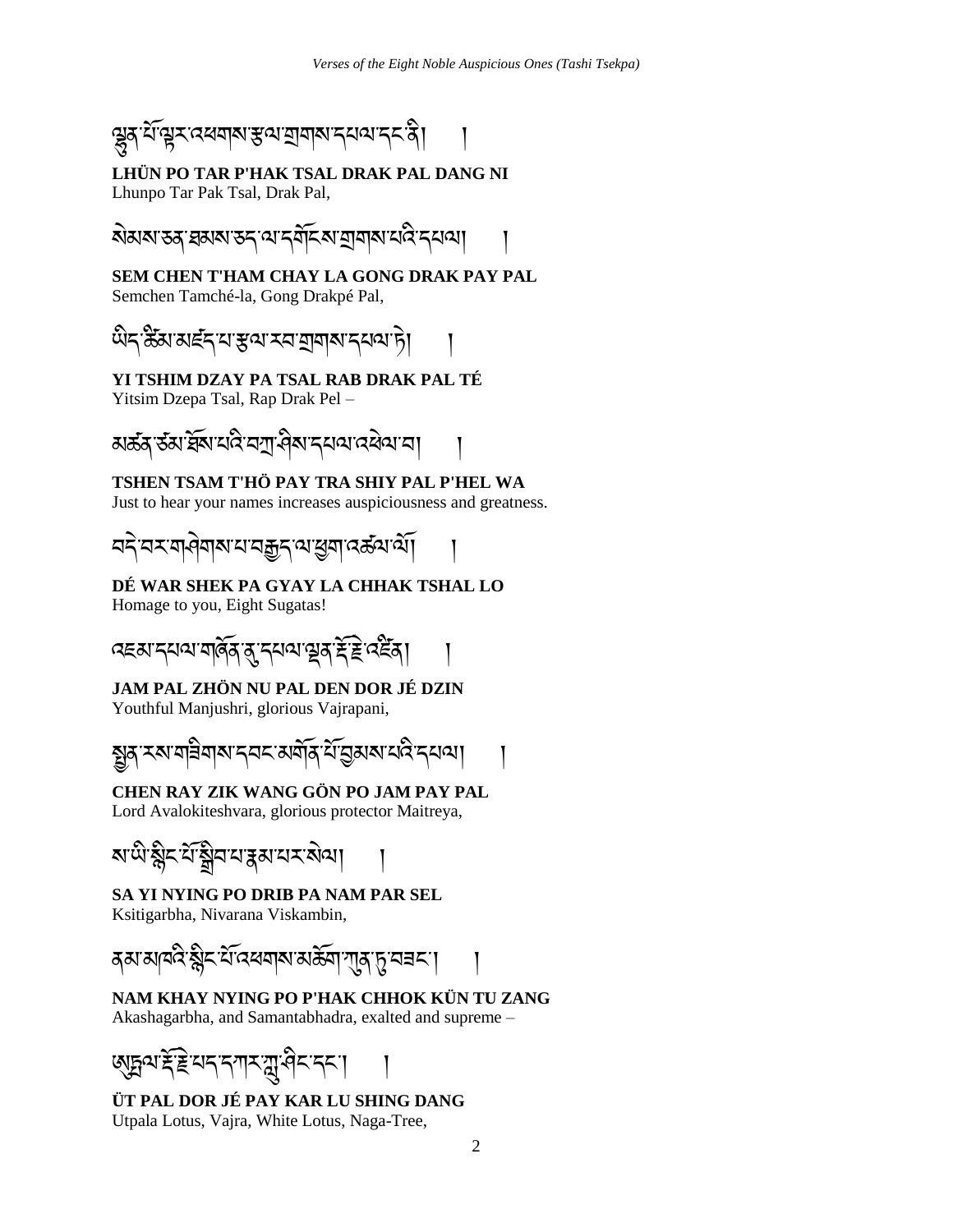র্কিন্মেক্লানস্মত্রীন্ত্রিমাঞ্চী

#### **NOR BU DA WA RAL DRI NYI MA YI**

Gem, Moon, Sword, and Sun –



#### **CHHAK TSHEN LEK NAM TRA SHIY PAL GYI CHHOK**

You hold these excellent emblems that enhance auspiciousness and greatness.

<u>བ</u>ང་རུབ་སེམས་དཔའ་བརྒྱད་ལ་ཕུག་འऊོལ་ལོ།।

#### **JANG CHHUB SEM PA GYAY LA CHHAK TSHAL LO**

Homage to you, Eight Bodhisattvas!



## **RIN CHHEN DUK CHHOK TRA SHIY SER GYI NYA**

The most precious Parasol, the auspicious Golden Fishes,



## **DÖ JUNG BUM ZANG YI ONG KA MA LA**

The excellent wish-fulfilling Vase, the attractive Lotus,



## **NYEN DRAK DUNG DANG P'HÜN TSHOK PAL BÉ-U**

The Conch Shell of fame, the glorious Endless Knot of abundance,



## **MI NUB GYAL TSHEN WANG GYUR KHOR LO TÉ**

The unvanquished Victory Banner, and the Wheel of power –



#### **RIN CHHEN TAK CHHOK GYAY KYI CHHAK TSHEN CHEN**

These Eight Precious Symbols are the emblems



## **CHHOK DÜ GYAL WA CHHÖ CHING GYEY KYÉ MA**

Of the feminine creators of delight who make offerings to the Victors of the ten directions and the three times.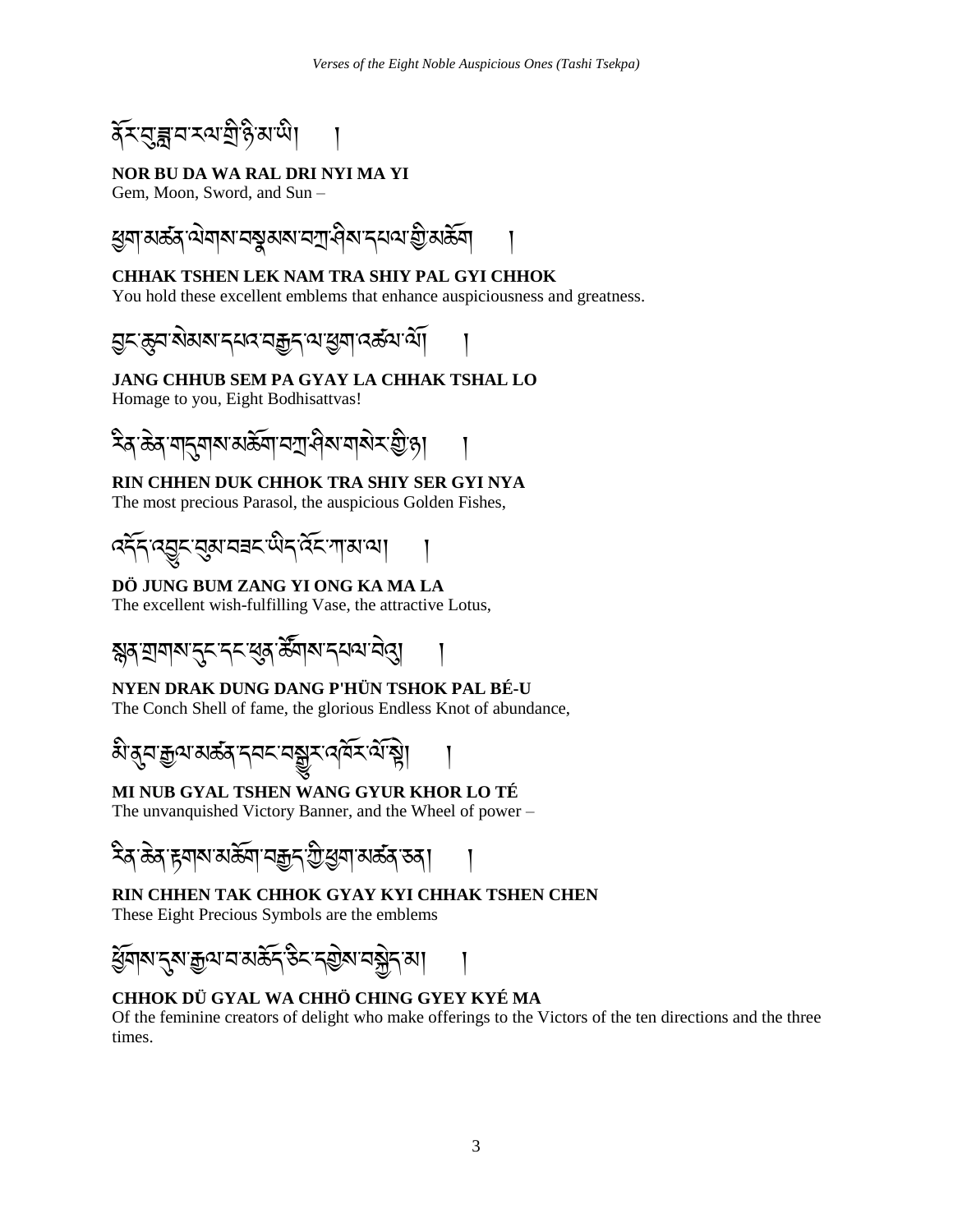

## **GEK SOK NGO WO DREN PAY PAL PEL WAY**

Remembering your essential natures, beauty and so forth, expands greatness.



# **TRA SHIY LHA MO GYAY LA CHHAK TSHAL LO**

Homage to you, Eight Goddesses of Good Fortune!



#### **TSHANG PA CHHEN PO DÉ JUNG SÉ MÉ BU**

Mahabrahma, Shambhu, Narayana,



#### **MIK TONG DEN DANG GYAL PO YUL KHOR SUNG** Sahashrajna, the Four Kings – Dhritirashtra,

འཕགས་སེས་པོ་དང་ཀླུ་དབང་མིག་མི་བཟང་། །

#### **P'HAK KYEY PO DANG LU WANG MIK MI ZANG**

Virudhaka, Virupaksha, Lord of Nagas,



## **NAM T'HÖ SAY TÉ LHA DZAY KHOR LO DANG**

And Vaishravana – holding the Divine Wheel,

# টি প্ৰথাব্ব মন্ত্ৰ স্থাই ই ভৰা

#### **TRI SHU LA DANG DUNG T'HUNG DOR JÉ CHEN** Trident, Spear, Vajra,

<u>ধি প্ৰ</u> হয় যুগৰা গুৰু দুৰী আৰু বিদ্যালয় দিবী

## **PI WAM RAL DRI CHHÖ TEN GYAL TSHEN DZIN**

Lute, Sword, Stupa and Banner of Victory.



## **SA SUM NAY SU GÉ LEK TRA SHIY PEL**

You increase virtue, excellence, and good fortune for all realms in the three planes of existence.

འཇིག་རྟེན་སོང་བ་བརྒྱད་ལ་ཕག་འཚལ་ལོ། །

**JIK TEN KYONG WA GYAY LA CHHAK TSHAL LO** Homage to you, Eight Protectors!